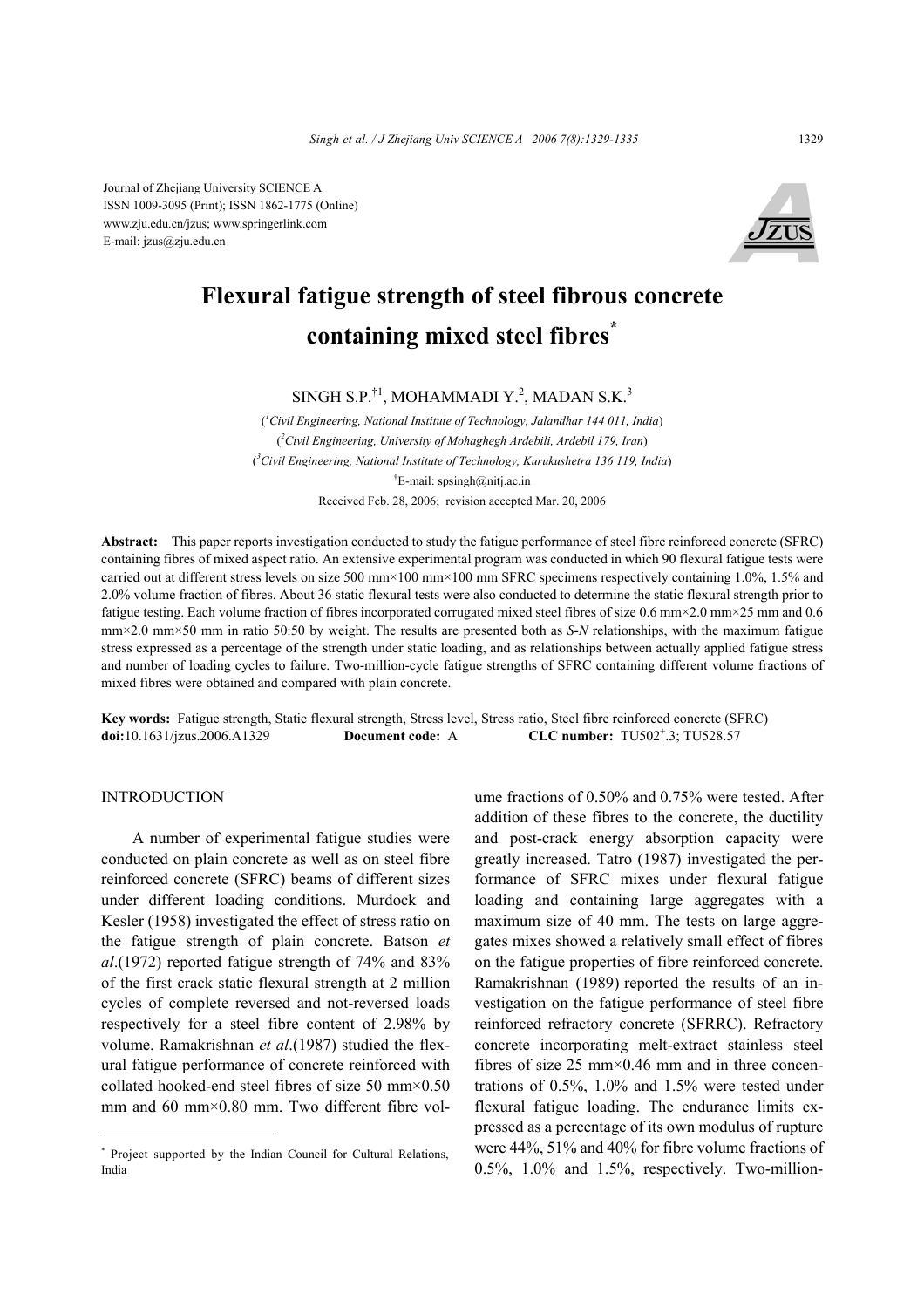cycle fatigue strengths of 1.61, 2.60, 4.19 and 4.82 MPa were obtained for plain refractory concrete, concrete reinforced with 0.5%, 1.0% and 1.5% volume fractions of steel fibres, respectively. Ramakrishnan *et al*.(1989) investigated the performance characteristics of fibre reinforced concretes subjected to flexural fatigue loading. A comparative evaluation of the fatigue properties was reported for concretes without and with four types of fibres (hooked-end, straight, corrugated, and polypropylene) at two different volume fractions of 0.5% and 1.0% using the same mix proportions for all the concretes. It was observed that the addition of all the four types of fibres caused considerable increase in the flexural fatigue strength and endurance limit, with the hooked-end steel fibres providing the highest improvement (143%) and that the straight and the polypropylene fibres providing the least. Johnston and Zemp (1991) examined the performance of SFRC under flexural fatigue loading in terms of fibre volume fractions (0.5%, 1.0% and 1.5%), fibre aspect ratio (47:100) and fibre type (smooth wire, surfacedeformed wire, melt-extract and slit sheet). In all, nine mixtures were tested including one without fibres. The test results were presented as *S*-*N* relationships with the maximum stress expressed as a percentage of the static flexural strength, as well as relationships between actually applied stress and number of cycles to failure. It was observed that the *S*-*N* relationships depend primarily on fibre content and aspect ratio, whereas the fibre type is secondary in importance. Shi *et al*.(1993) showed that the probabilistic distribution of fatigue life of plain concrete can be modelled by two-parameter Weibull distribution.

Yin and Hsu (1995) studied the fatigue behaviour of SFRC under uniaxial and biaxial compression and observed that the *S*-*N* curves can be approximated by two straight lines connected by a curved knee instead of a single straight line. Wei *et al*.(1996) studied the effect of fibre volume fraction, amount of silica fumes and their composite action on fatigue performance of SFRC. Ong *et al*.(1997) investigated the behaviour of steel fibre mortar overlayed concrete beams under cyclic loading whereas the behaviour of composite concrete sections reinforced with conventional steel bars and steel fibres, and subjected to flexural cyclic loading was analysed by Spadea and Bencardino (1997) by means of a mechanical model. Jun and Stang (1998) reported that the accumulated damage level in fibre reinforced concrete in fatigue loading was 1~2 order of magnitude higher than the level recorded in static testing of the same materials. Effects of fly ash on fatigue properties of hardened cement mortar were studied by Taylor and Tait (1999), whereas Daniel and Loukili (2002) investigated the behaviour of high strength fibre reinforced concrete under cyclic loading. SFRC with two types of hooked end steel fibres was tested by Cachim *et al*.(2002) in an experimental study to evaluate the performance of plain and fibre reinforced concrete under compressive fatigue loading. In a review paper, Lee and Barr (2003) provided a general overview of recent developments in the study of the fatigue behaviour of plain and fibre reinforced concrete.

#### RESEARCH SIGNIFICANCE

Examination of earlier investigations conducted on SFRC revealed that there is no information available on the performance of SFRC containing fibres of mixed aspect ratio. Therefore, the present investigation was planned to study the performance of SFRC beams containing mixed fibres subjected to flexural fatigue loading. Concrete containing three volume fractions of steel fibres of 1.0%, 1.5% and 2.0% was tested at different stress levels. The specimen incorporated two different sizes of the steel fibres in 50:50 ratio by weight. The two-million-cycle fatigue strengths of SFRC were determined for different volume fractions of steel fibres and compared with that of plain concrete.

### EXPERIMENTAL PROGRAM

Concrete mix used for casting the test specimens, its 28 days compressive strength and static flexural strength are listed in Table 1. Ordinary Portland Cement, crushed stone coarse aggregates with maximum size 12.5 mm and river sand were used. The materials used conformed to relevant Indian Standard specifications. The specimen incorporated two different aspect ratios of Xerox type steel fibres namely 20 (fibre size 2.0 mm $\times$ 0.6 mm $\times$ 25 mm) and 40 (fibre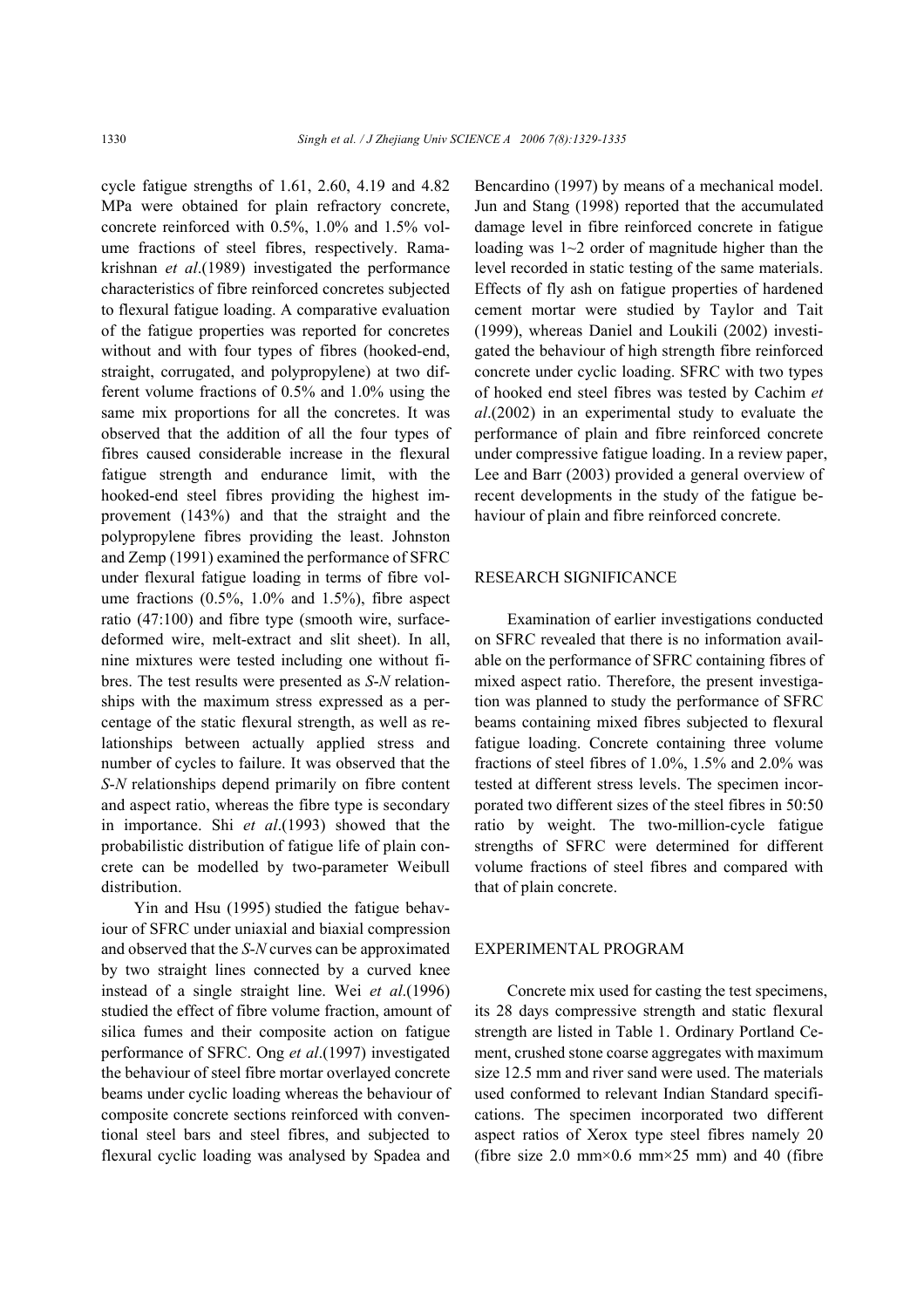size 2.0 mm×0.6 mm×50 mm) by weight of the shorter and longer fibres in the proportions of 50%- 50%. The specimens used for flexural fatigue tests and static flexural tests were fibre concrete beams of size 500 mm $\times$ 100 mm $\times$ 100 mm. The specimens were cast in 9 batches, each batch consisting of 14 fibre concrete beams, of which 4 were tested in static flexural condition to obtain the flexural strength of the batch and the remaining 10 were tested in flexural fatigue condition at different loading conditions to obtain the fatigue lives of SFRC. The quality of each batch of SFRC was checked by obtaining its 28 days compressive strength. The average 28 days compressive strength of SFRC with 1.0%, 1.5% and 2.0% fibre content is presented in Table 2.

**Table 1 Concrete mix proportions, compressive and static flexural strengths of plain concrete** 

| Parameter                       | Value              |
|---------------------------------|--------------------|
| Water-Cement ratio              | 0.35               |
| Sand-Cement ratio               | 1.35               |
| Coarse aggregate-Cement ratio   | 2.12               |
| 28 d compressive strength (MPa) | 57.82 <sup>*</sup> |
| Static flexural strength (MPa)  | $5.35***$          |

\* Average of 10 tests; \*\* Average of 12 tests

**Table 2 Compressive and static flexural strengths of steel fibrous concrete (50% 50 mm+ 50% 25 mm long fibres)** 

| Fibre volume<br>fraction $(\% )$ | 28 d average<br>compressive strength<br>(MPa) | Average static<br>flexural strength<br>(MPa) |
|----------------------------------|-----------------------------------------------|----------------------------------------------|
| 1.0                              | 62.89                                         | 7.45                                         |
| 15                               | 65.85                                         | 8.44                                         |
| 2.0                              | 65.42                                         | 892                                          |

Static tests were conducted on a 100 kN  $INSTRON^{TM}$  universal testing machine to determine the mean static flexural strength  $(f_r)$ . The beams were simply supported on a span of 450 mm and subjected to four point bend tests. The average static flexural strength of various mixes is shown in Table 2. Experimental set-up for static flexural tests is shown in Fig.1a. The fatigue tests were conducted on a 100  $kN MTS^{TM}$  electrohydraulic universal testing machine. The span/points of loading in the fatigue tests were kept the same as those for the static tests. Flexural fatigue tests were conducted at different stress levels. Constant-amplitude sinusoidal loads were applied at a

frequency of 20 Hz. For each volume fraction of fibres and mix type, the number of cycles to failure of the specimen under different load conditions were noted as fatigue-life *N*. The test was terminated as and when the specimen failure occurred. Experimental set-up for flexural fatigue tests is shown in Fig.1b. The fatigue life data of SFRC with different fibre contents containing fibres of mixed aspect ratio are listed in ascending order in Table 3.





**Fig.1 Experimental setup for (a) static flexural tests and (b) flexural fatigue tests** 

## RESULTS AND DISCUSSION

## **Performance under static flexural loading**

The average static flexural strengths of SFRC with 1.0%, 1.5% and 2.0% fibre volume fractions were obtained as 7.45, 8.44 and 8.92 MPa, respectively. The static flexural strength of plain concrete was 5.35 MPa. Increasing the fibre content from 1.0% to 2.0% had significant beneficial effect on the static flexural strength of concrete. There was an increase of 39%, 58% and 67% in the static flexural strength of SFRC over the plain concrete with the addition of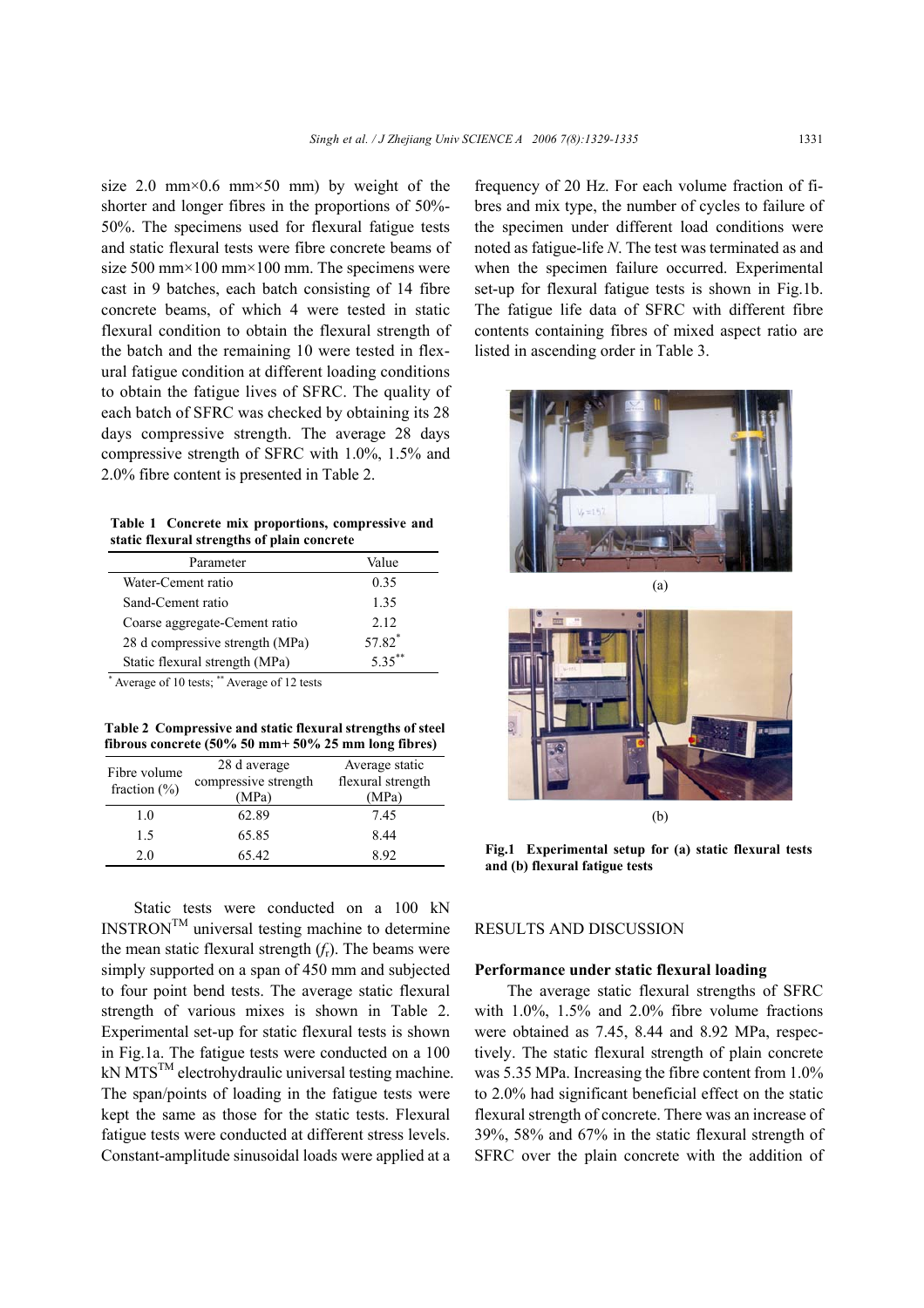|          | $V = 1.0\%$ |            |            | $V = 1.5\%$ |          |            | $V_f = 2.0\%$ |          |
|----------|-------------|------------|------------|-------------|----------|------------|---------------|----------|
| $S=0.90$ | $S = 0.85$  | $S = 0.80$ | $S = 0.85$ | $S = 0.80$  | $S=0.70$ | $S = 0.85$ | $S=0.80$      | $S=0.70$ |
| 929      | 5267        | 36622      | 390        | $576^*$     | 1918*    | 140        | 845           | 32683    |
| 1306     | 6281        | 46803      | 531        | 3095        | 96180    | 174        | 937           | 36347    |
| 1458     | 9283        | 50810      | 800        | 3778        | 170168   | 203        | 1258          | 58703    |
| 1867     | 9320        | 84871      | 900        | 6409        | 182933   | 345        | 1596          | 83573    |
| 2577     | 9946        | 92033      | 1037       | 7015        | 297931   | 403        | 2080          | 92561    |
| 3295     | 16387       | 106169     | 1503       | 9200        | 318835   | 403        | 2361          | 123188   |
| 3564     | 21273       | 130139     | 1956       | 11334       | 395384   | 494        | 4395          | 146041   |
| 3657     | 24494       | 204223     | 2697       | 14468       | 608535   | 624        | 5103          | 206339   |
| 5450     | 27488       | 231996     | 3225       | 24319       | 745099   | 781        | 6977          | 236496   |
| 25449*   | 37321       | 317929     |            | 30028       | 1154990  | 832        |               | 430098   |
|          |             |            |            |             |          | 1439       |               | 1194268  |

**Table 3 Laboratory fatigue-life data (number of cycles to failure,** *N***, in ascending order) for SFRC containing mixed fibres (50% 50 mm + 50% 25 mm long fibres). Fibre volume fraction:** *V***f; Stress level:** *S*

\* Rejected as outlier by Chauvenet's Criterion, not included in analysis

1.0%, 1.5% and 2.0% volume fractions of fibres to concrete respectively.

To study the flexural fatigue performance of SFRC containing fibres of mixed aspect ratio was the main objective of this investigation.

## **Performance under flexural fatigue loading**

As the fatigue test data of SFRC show considerable scatter because of the random orientation of fibres, some data points may deserve consideration for rejection as outliers. So, Chauvenet's Criterion (Kennedy and Neville, 1986) was applied to the data points at each stress level and points meeting this criterion for rejection were identified, and were not included in further analysis. Factors such as nonuniform distribution of fibres in the matrix may probably be the reason for this scatter in the fatigue test data. Batson *et al*.(1972) and Johnston and Zemp (1991) used the same criterion for rejection of outliers in their investigations to study the flexural fatigue behaviour of SFRC.

To arrive at conclusions on the comparative relationships between number of cycles to failure and stress level, a linear regression was carried out on each set of data based on the least squares technique and plotted on semilogarithmic format. Figs.2 and 3 present the *S*-*N* relationships for SFRC with different volume fractions of fibres. In Fig.2 the ordinate represents the maximum fatigue stress expressed as percentage of the corresponding static flexural stress whereas in Fig.3 the ordinate represents the actually applied maximum fatigue stress.

The influence of increasing fibre content can be seen from Fig.2 wherein the ordinate represents applied fatigue stress as percentage of the corresponding static strength. Increasing the fibre content from 0.0% to at least up to 1.0% improves the fatigue performance significantly, but with further addition of fibres the performance drops. For example, the twomillion-cycle fatigue strengths are 58.30%, 72.10%, 65.40% and 62.00% of the corresponding static flexural strengths for fibre contents of 0.0%, 1.0%, 1.5% and 2.0%, respectively. Evidently, the best performance is given by SFRC containing 1.0% fibre content followed by SFRC with 1.5% and 2.0% fibre content when the comparison is made in terms of applied stress expressed as percentage of the corresponding static flexural stress of SFRC. The two-million-cycle fatigue strengths for SFRC containing different volume fractions of mixed steel fibres are listed in Table 4 along with corresponding fatigue strength of plain concrete. It can be seen that there is an increase of 24% in the two-million-cycle fatigue strength of

| Table 4 Two-million-cycle fatigue strengths for plain |  |  |
|-------------------------------------------------------|--|--|
| concrete and SFRC                                     |  |  |

| Fibre volume     |        | $A$ and $B$ in the fatigue<br>equation $S = A + Bx \lg N$ | Two-million-cycle<br>fatigue strength |  |  |
|------------------|--------|-----------------------------------------------------------|---------------------------------------|--|--|
| fraction $(\% )$ |        |                                                           | (%)                                   |  |  |
| 0.0              | 1.1303 | $-0.0868$                                                 | 58.30                                 |  |  |
| 1.0              | 1.1029 | $-0.0606$                                                 | 72.10                                 |  |  |
| 15               | 1.0396 | $-0.0612$                                                 | 65.40                                 |  |  |
| 2.0              | 1.0103 | $-0.0619$                                                 | 62.00                                 |  |  |

\* Expressed as percentage of corresponding static flexural stress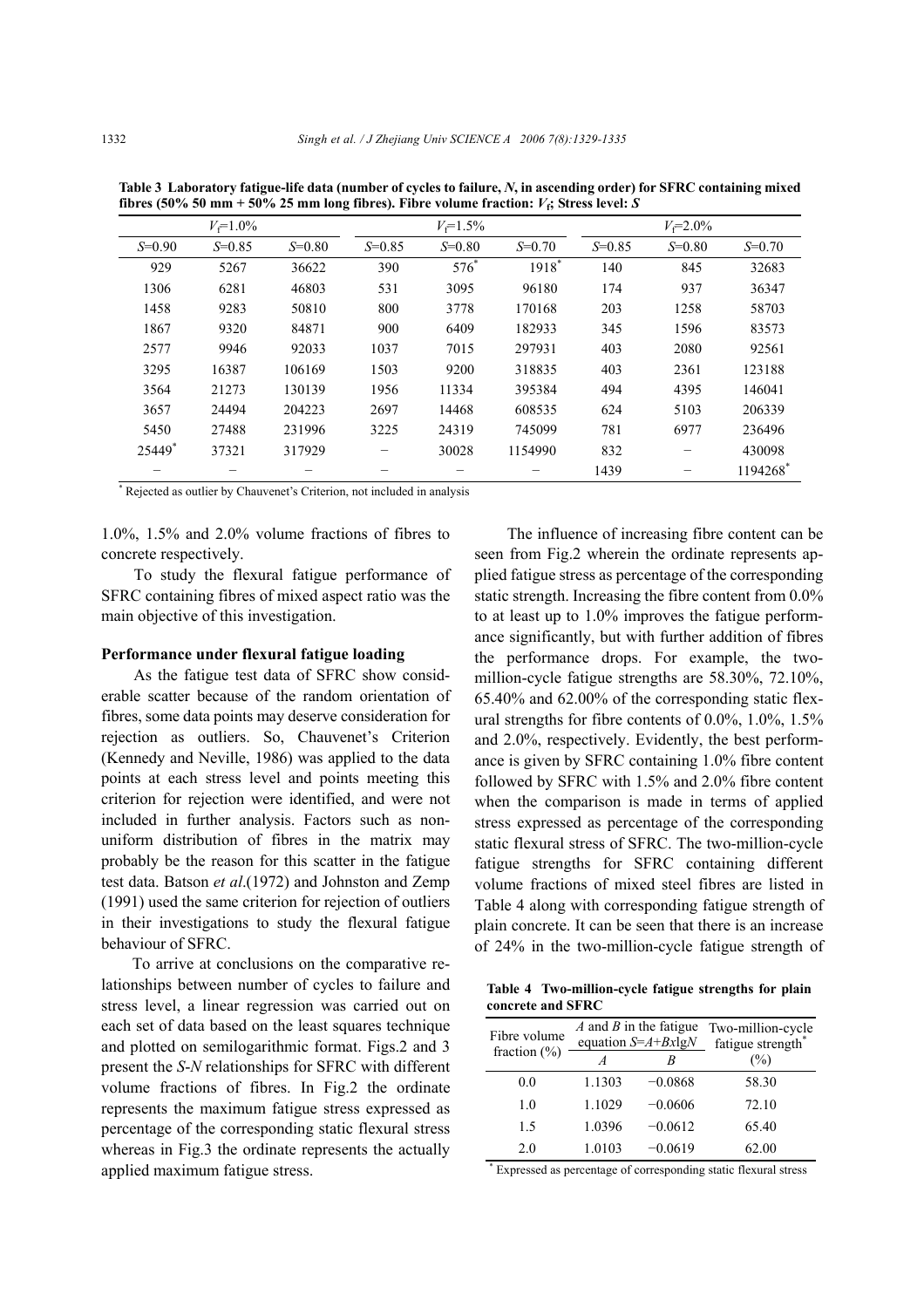

**Fig.2** *S***-***N* **relationships for steel fibre reinforced concrete 50% 50 mm+50% 25 mm long fibres based on applied fatigue stress as percentage of static flexural stress.** (a)  $V_f$ =1.0%; (b)  $V_f$ =1.5%; (c)  $V_f$ = 2.0%

SFRC with the addition of 1.0% steel fibres to plain concrete. The corresponding increase in the twomillion-cycle fatigue strength of SFRC over plain concrete is 12% and 6% with the addition of 1.5% and 2.0% steel fibres respectively. The corresponding fatigue equations as obtained in this investigation by linear regression are also listed in Table 4. These fatigue equations can be used to predict the flexural fatigue strength of SFRC.

In contrast, when the fatigue performance is examined in terms of actually applied fatigue stress as shown in Fig.3, the ranking differs greatly. Increasing



**Fig.3** *S***-***N* **relationships for steel fibre reinforced concrete 50% 50 mm+50% 25 mm long fibres based on actually applied maximum fatigue stress. (a)**  $V_f = 1.0\%$ **; (b)**  $V_f = 1.5\%$ ; **(c)**  $V_f = 2.0\%$ 

fibre content from 0.0% to 2.0% seems to improve the performance in terms of the actually applied maximum fatigue stress. For example, the two-millioncycle fatigue strengths are 3.12, 5.28, 5.51 and 5.53 MPa for fibre contents of 0.0%, 1.0%, 1.5% and 2.0%, respectively. It may be noted that the performance of SFRC containing 1.5% and 2.0% fibres is almost the same in this case. Ramakrishnan (1989) and Johnston and Zemp (1991) obtained similar trends of twomillion-cycle fatigue strengths in terms of fibre content for both applied maximum fatigue stress expressed as percentage of static flexural strength and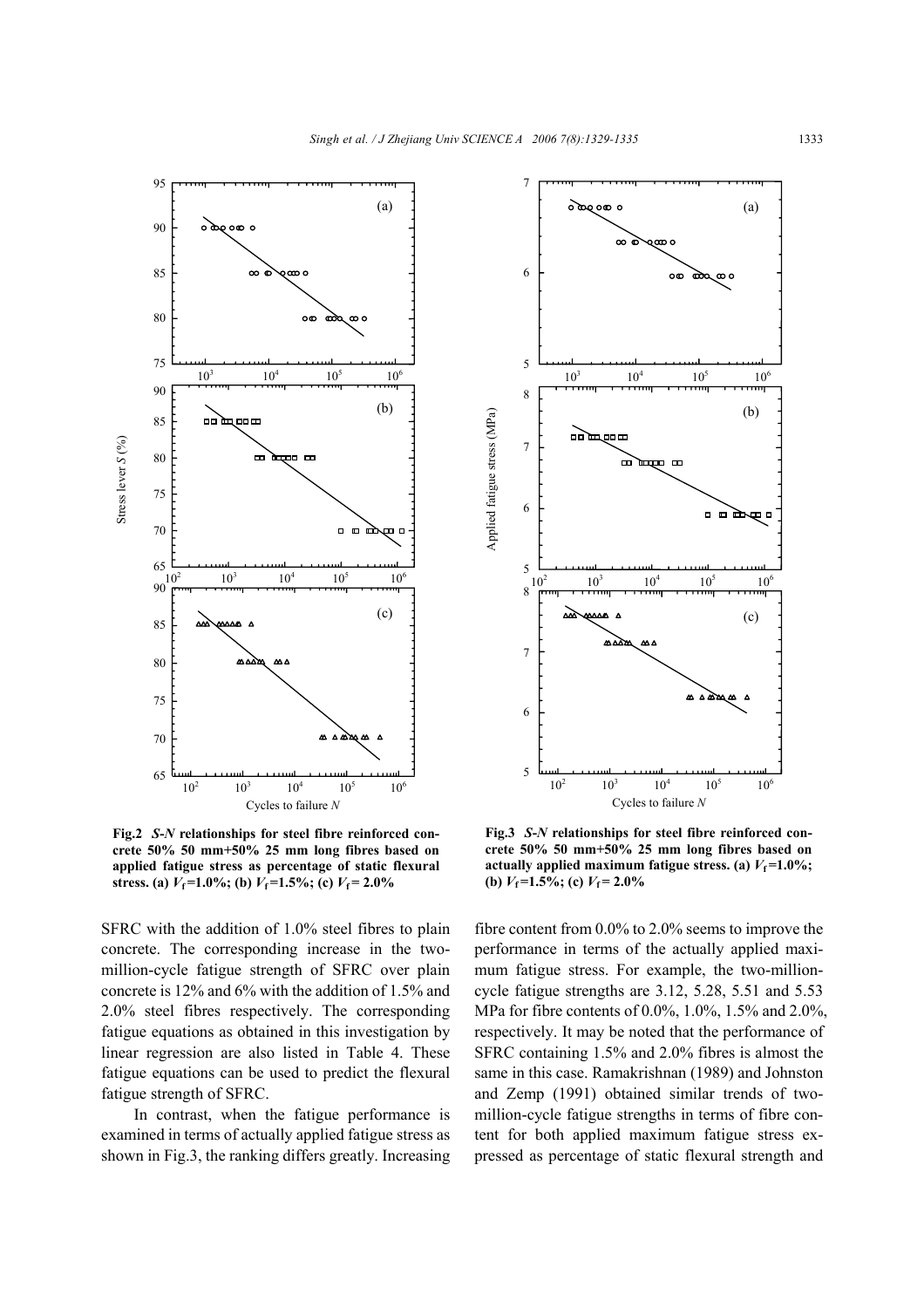actually applied maximum fatigue stress.

Fig.4 presents comparison of the *S*-*N* relationships of SFRC containing mixed steel fibres of different volume fractions of fibres. In Fig.4a, the ordinate represents actually applied maximum fatigue stress as percentage of corresponding static flexural stress whereas in Fig.4b the ordinate represents actually applied maximum fatigue stress. The *S*-*N* curve for plain concrete is also plotted in these figures for comparison.



**Fig.4 Comparison of** *S***-***N* **relationships for steel fibrous concrete based on (a) stress as percentage of static flexural stress and (b) actually applied fatigue stress** 

Above all, the accuracy with which the fatigue strengths have been established is determined by the accuracy with which the static ultimate flexural strength of the specimens was approximated. However, the trend of the data in this investigation is well defined, and it is considered that the curves established from these data are representative of the fatigue behaviour of SFRC.

## **Mode of failure**

The failure of almost all the specimens of SFRC under fatigue loading was due to the initiation of a single crack in the middle third of the specimen. With an increase in the number of cycles, the crack propagated and widened leading to the complete failure of the specimen. At higher stress levels, the failure was almost immediate after the initiation of first visible crack. However, at lower stress levels, the fibre concrete specimens withstood sufficient number of load cycles even after initiation of first visible crack. This indicates the crack arrest characteristics and increased bond properties of fibres, used in this investigation, due to their deformed surface. The failure of the SFRC specimens containing 1.0%, 1.5% and 2.0% volume fraction of mixed fibres was partly due to pull-out and partly due to fracture of some fibres. The fibre failure mode was fracture at 2.0% and pull-out at 1.0%. The failure of specimens under static flexural load was almost the same as under flexural fatigue load. In most of the cases the crack was initiated in the middle third span of the specimen and widened further leading to failure of the specimen.

## **CONCLUSION**

Flexural fatigue strengths for two million cycles of load application for SFRC with fibre content of 1.0%, 1.5% and 2.0% were determined in this investigation. Each volume fraction contained two types of steel fibres, i.e., 50 mm long and 25 mm long mixed in the proportion of 50:50 by weight. The fatigue test data thus obtained were used to plot *S*-*N* diagrams and derive fatigue equations for predicting SFRC flexural strength. The two-million-cycle fatigue strengths for SFRC containing fibres of mixed aspect ratio are 72.10%, 65.40% and 62.00% of the corresponding static flexural strength for 1.0%, 1.5% and 2.0% volume fraction of fibres respectively whereas the two-million-cycle fatigue strength for plain concrete is 58.30% of the corresponding static flexural strength. The best performance is given by SFRC containing 1.0% fibre content. Comparison of performance based on percentage *S*-*N* relationships gives trends that differ significantly from the trends obtained when comparisons are made based on actually applied fatigue stress. The two-million-cycle fatigue strengths